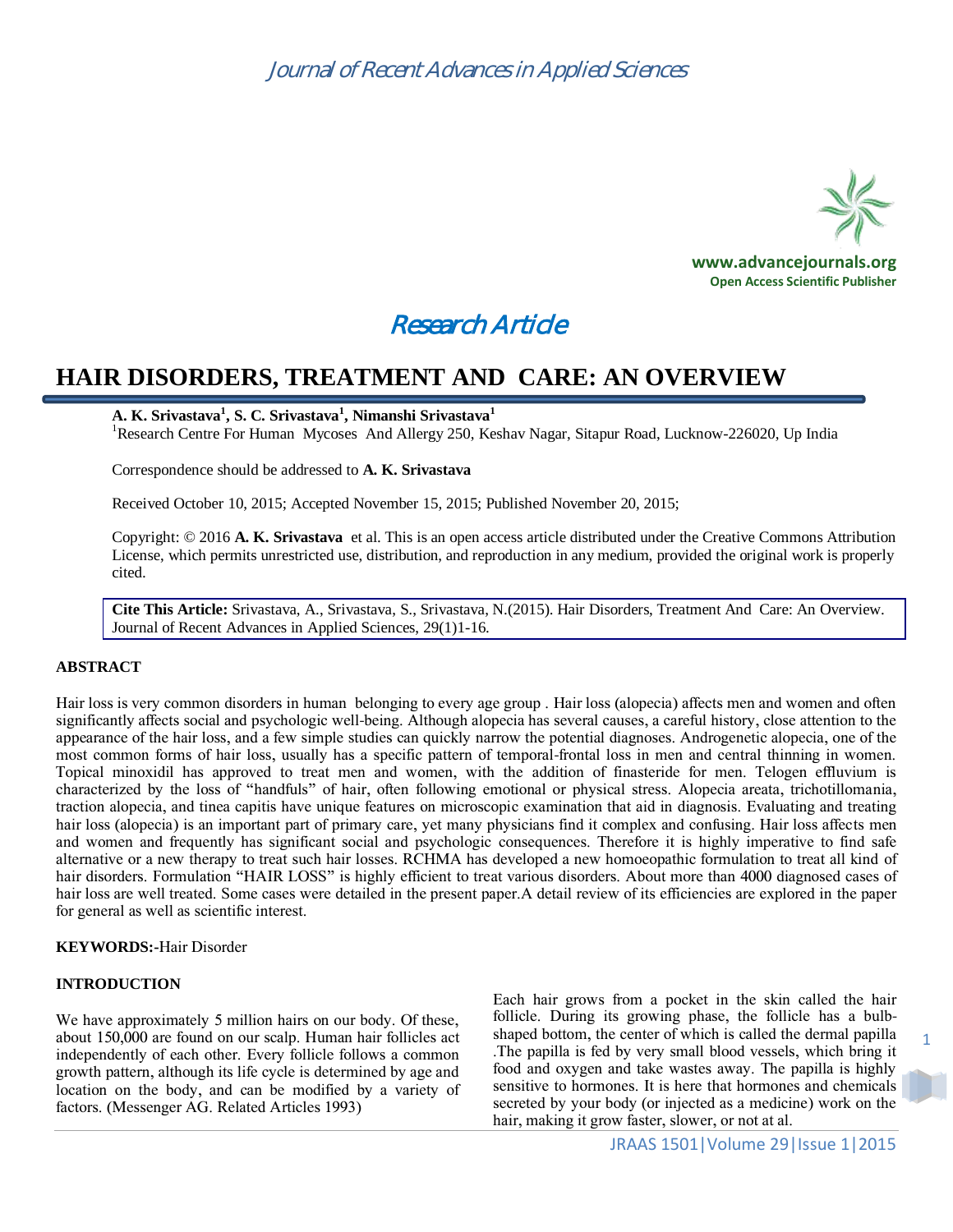The color of our hair is determined by pigmented cells growing at the dermal papilla. These cells (melanocytes) , contain a chemical pigment (melanin - stained dark purple-FIGURE-2). The amount and density of melanin in these cells determines the exact color of your hair. The color, shape and thickness is in a large part determined by genetics...just look at your folks! Marshall RC, Orwin DF, Gillespie JM1991 Powell BC, Rogers GE1997 Lee LD, Baden HP1975)

Sebaceous glands surrounding the hair root secrete oil (sebum) while salt-water (perspiration) is secreted from nearby sweat glands. The sebum oil protects the hair and keeps it shiny and waterproof, while the sweat is a way for the body to cool down if it's too hot.Hair is actually composed of a protein called keratin. It's the same protein found in our nails and in our skin. Amino acid-cysteine is the key component of this protein. (TABLE-1)

| Cysteine      | 17.5 | Serine     | 11.7 |
|---------------|------|------------|------|
| Glutamic acid | 11.1 | eonine     | 6.9  |
| Glycine       | 6.5  | Leucine    | 6.1  |
| Valine        | 5.9  | Arginine   | 5.6  |
| Aspartic acid | 5.0  | Alanine    | 4.8  |
| Proline       | 3.6  | Isoleucine | 2.7  |
| Tyrosine      | 1.9  | mylalanine | 14   |
| Histidine     | 0.8  | thionine   | 0.5  |

### **AMINO ACIDS ARE PRESENT IN HAIR FIBER**

### **LIFE CYCLE OF HAIR**

The life cycle of a hair is composed of three phases: "anagen" (active growth), "catagen" (transition) and "telogen" (resting). The anagen phase lasts about 1000 days, the catagen phase lasts a few weeks, and the telogen phase lasts about 100 days. At any given time, about 90% of hairs are in the anagen phase. (Courtois M, Loussouam G, Hourseau S, Grollier JF1996. Paus R1998}

### **HAIR LOSS AND ITS CAUSES**

2

During the resting stage of the cycle of hair growth, the hair follicle relaxes its hold on the hair shaft bulb, and the bulb of the hair shaft moves closer to the surface of the skin. Over time, normal hair movement and shampooing cause the hair shaft to loosen further. Eventually the hair is shed. Shedding hairs is normal. On average we shed about 15-20 hairs each day. The actual quantity of hairs shed each day depend upon several factors, including the total number of hair , a person has, the average length of their hair growth period, the degree of physical loosening activity (such as vigorous shampooing). All hairs are shed at the end of their growth cycle (telogen), so some degree of hair loss is normal There are many possible causes of hair loss -environmental/work stress, causes of hair loss –environmental/work stress, mycoses(fungal infections), toxicity , hormonal imbalance, nutritional deficiencies. and few others



### **IDENTIFIED KINDS OF HAIR LOSS**

**Androgenetic alopecia** is the scientific name for the genetic predisposition in both men and women for pattern baldness or pattern hair loss

| Norwood<br>I<br>shows a normal head of<br>hair with no visible hair loss                                                                                   |  |  |
|------------------------------------------------------------------------------------------------------------------------------------------------------------|--|--|
| Norwood II shows the hair<br>receding in a wedge-shaped<br>pattern.                                                                                        |  |  |
| Norwood III shows the same<br>receding pattern as Norwood II,<br>except the hairline has receded<br>deeper into the frontal area and<br>the temporal area. |  |  |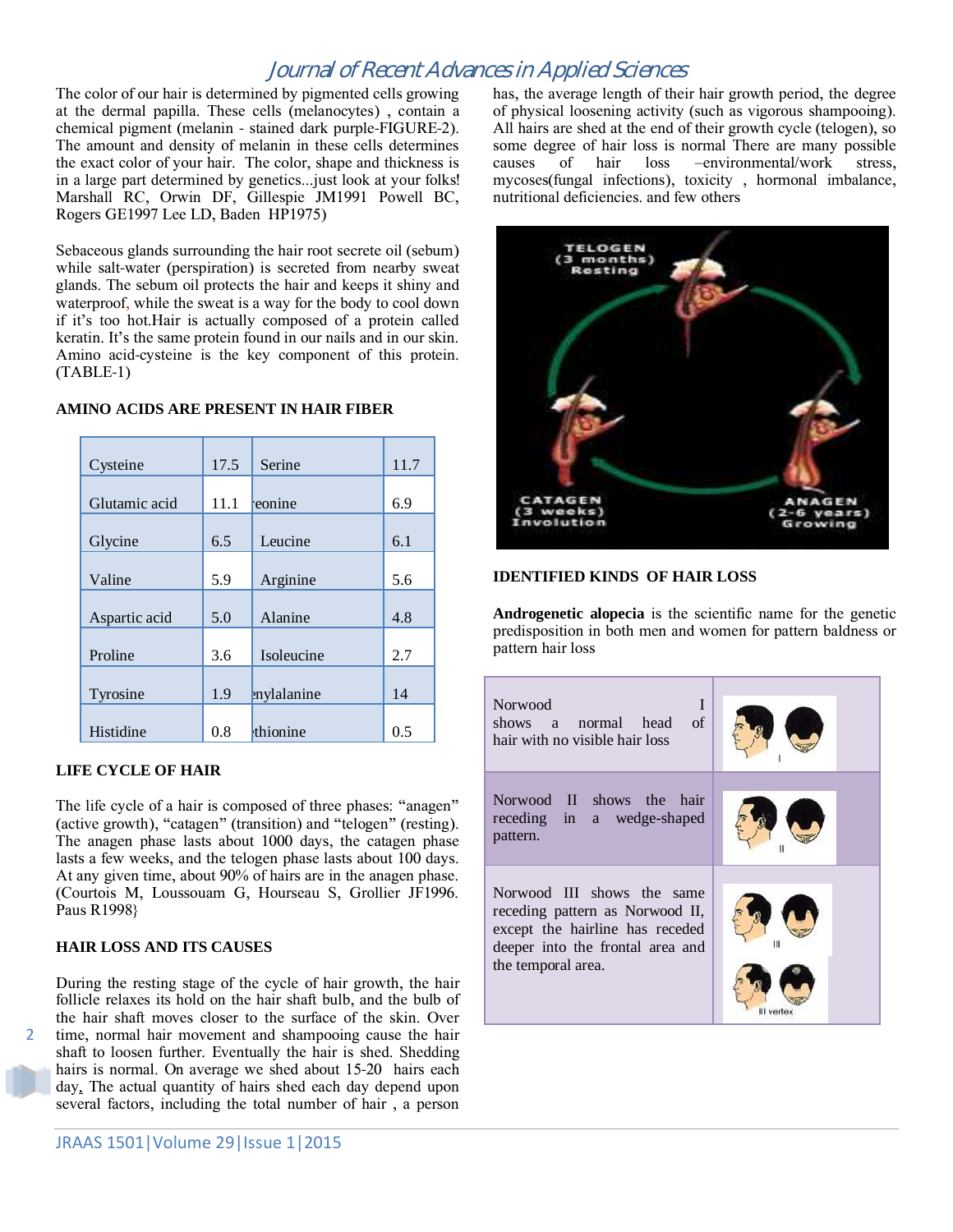Type IV on the Norwood Scale indicates a hairline that has receded more dramatically in the frontal region and temporal area. Additionally there is a balding area at the very top center of the head, but there is a bridge of hair remaining between that region and the front.



Type V on the Norwood Scale shows that very same bridge between the frontal region and the top center, also called the vertex, beginning to thin.

Type VI on the Norwood Scale indicates that the bridge between the frontal region and the vertex has disappeared

.Type VII on the Norwood Scale shows hair receding all the way back to the base of the head and the sides just above the ears. Norwood patterns are determined genetically.



Hair loss in women is unlike male pattern of balding Female pattern balding is not associated wire recession of the line.



Hair loss in such kind of male/female baldness can be delayed but could not be stoped because it is genetically programmed. Age factor is very important controlling such hair loss.

**Alopecia areata** is an immune system disorder which causes hair follicles to stop producing hairs. Sudden loss of hair from small patches on the head are a common symptom. Advanced forms of the disorder include alopecia totalis, where all hair on the head is lost, and alopecia universalis, which results in the absence of all body hair.

### **Delayed Hair Loss from Stress**

Telogen effluvium is a slowing of new hair growth resulting from sudden severe stress, followed by a delayed shedding of hair. The stress induces a high proportion of follicles to enter the resting stage (telogen), and a few months after the stressful event, all of the resting follicles begin to shed hairs at about the same time.

### **Mycoses (Tinea Capitis)**

Fungal infections of scalp and hair are the second major cause of hair loss. It consist of both type of hair loss either diffused or patchy. Dandruff and severe itching is also the result of such fungal infection. Severety of such infection may cause infection to all over body. The most common causal agents are MICROSPORUM sps. TRICHOPHYTON sps. Diagnosis may be done by "Hair root culture" in any Medical Mycology Lab under expert Medical Mycologist. (Srivastava O.P., Srivastava A.K., Shukla P.K., 1998. Kligman A.M., 1952, Randhawa H.S., Nath A., Viswanathan R., 1959)

### **Sudden Hair Loss**

Anagen effluvium is the sudden loss of growing hairs as a result of chemicals or radiation.

Cancer treatments such as chemotherapy and radiation therapy halt the growth phase of hair follicles, and result in the sudden shedding of hair. Some medications can also cause hair loss as a side effect.

### **Hormonal**

In every individual there is a balance between male and female hormone. Hormonal imbalance or abnormality or irregularity may cause hair loss. Subjects under this category are strongly recommend for medical evaluation.

### **Broken Hairs**

Hair shaft breakage is when part of a hair breaks off, but the growing end remains in the follicle and continues to grow. Hair shaft breakage results in thinner hair, and can be caused by excessive styling, chemicals, sun, and chlorine in swimming pools.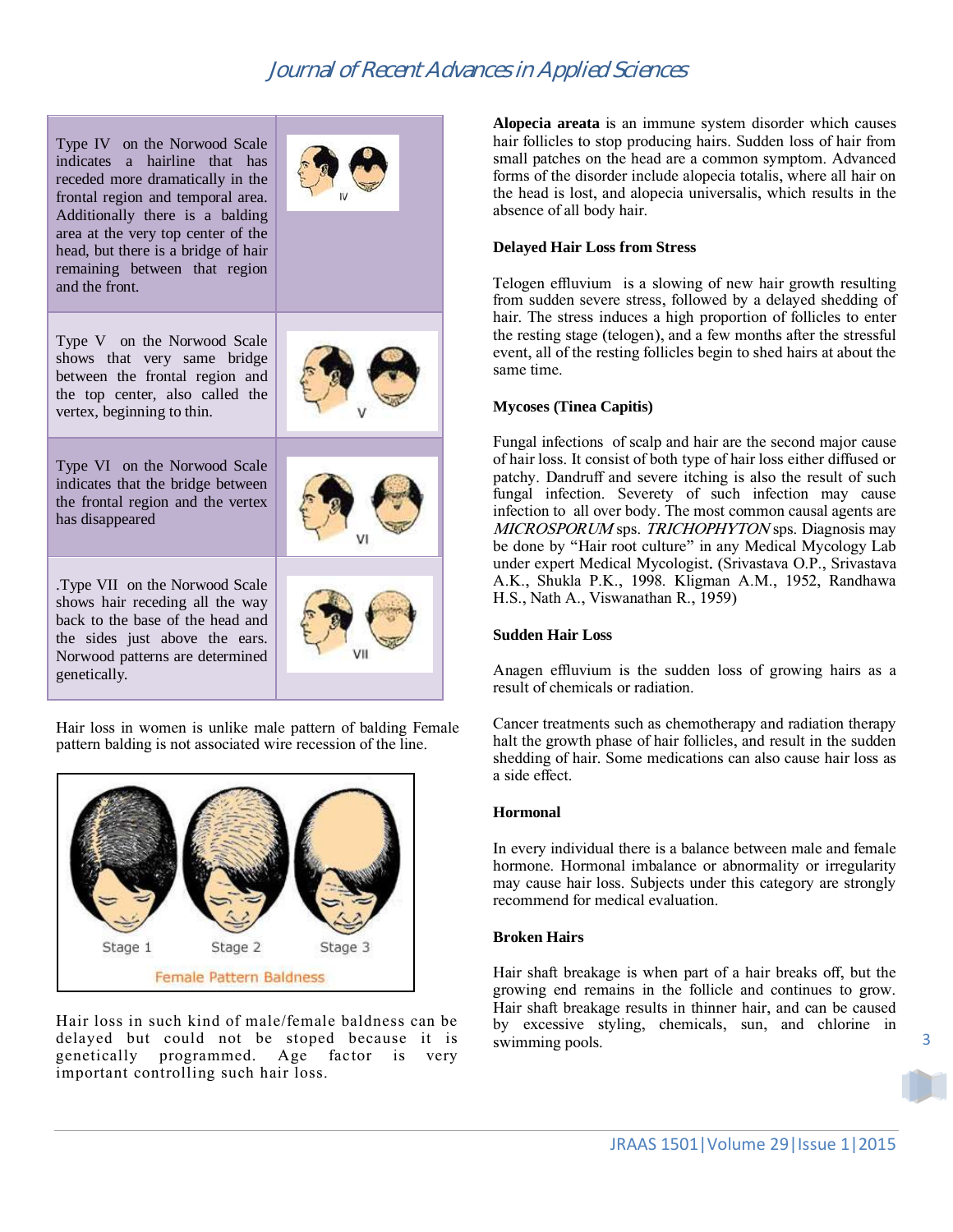### **Nutritional Deficiencies**

Nutritional deficiencies are rarely a cause of hair loss. In rare cases certain nutritional deficiencies can cause weak hair shafts that tend to beak off. Microscopic examination of hair root can explore some kind of nutritional deficiency.

### **Other Hair Loss Causes**

Certain chronic Illnesses including. Skin Infections can result in hair loss. Trauma such as burns and injury to hair follicles can cause permanent hair loss. Under normal conditions, approximately the same number of new hairs will just start growing to replace the hairs that have been shed, so the average number of growing hairs remains about the same all the time.

### **DIAGNOSTIC PARAMETERS**

### **A Simple Hair Loss Test which you can Do**

One of the easiest ways to determine if you are losing hair at an abnormal rate is to count your own shed hairs. At the beginning of each day collect hairs from your pillow and bed linens. Collect hair from your shower drain, and from your hair brush or comb. Collect hair from your clothing. Count the hairs and put them into an envelope, and mark the day and the quantity on the envelope. Use a new envelope for the next day. if your hair count s are more than 15-20/day then report to your doctor or to us for further investigations.

Other diagnostic parameters to establish the cause of hair loss include Hair pull test, Hair root culture, Hair analysis, Scalp scraping, Scalp biopsies, blood levels of estrogen, scraping, Scalp biopsies, Progesterone, androgenic concentration, concentration of thyroids hormones, iron and copper , Lymphocyte or RBC in plasma. (Rippon J.W., 1988. Medical Mycology. Gupta Girish, Srivastava A.K. 2000)

### **Possible Etiologies On Appearance of Hair Loss**

| If the patient has or reports                                                                            | Consider                                                     |
|----------------------------------------------------------------------------------------------------------|--------------------------------------------------------------|
| Systemic/chronic illness (e.g., autoimmune disorder, cancer)                                             | Alopecia areata, cicatricial alopecia, telogen<br>effluvium  |
| Infection (systemic or local)                                                                            | alopecia, telogen effluvium, tinea<br>Cicatricial<br>capitis |
| Medication exposure (especially chemotherapy) or serious illness within<br>previous three to four months | Telogen effluvium                                            |
| Psychiatric disorder (e.g., psychosis, anxiety, obsessive compulsive disorder)                           | Trichotillomania                                             |

 $\Delta$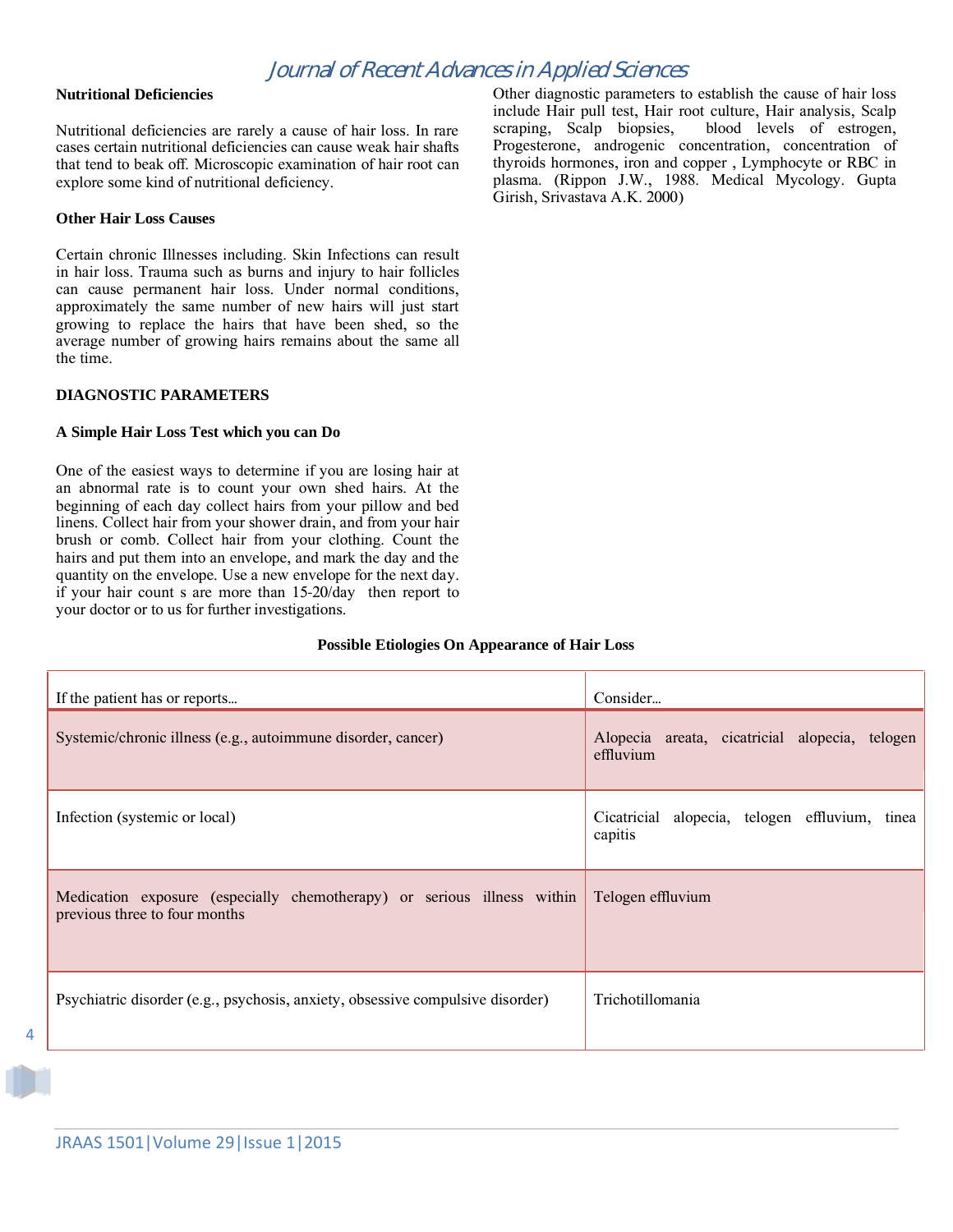| Physical stress (e.g., surgery, pregnancy, malnutrition) or life-threatening<br>psychologic stress |                                                                  | Telogen effluvium                  |                            |
|----------------------------------------------------------------------------------------------------|------------------------------------------------------------------|------------------------------------|----------------------------|
| Tight braids or "pulled-back" hairstyle                                                            |                                                                  | Traction alopecia                  |                            |
| Signs and symptoms of hormonal abnormalities                                                       |                                                                  |                                    |                            |
| Hirsutism, amenorrhea, infertility                                                                 |                                                                  | Androgenetic alopecia (women)      |                            |
| Hypothyroidism, other endocrinopathies                                                             |                                                                  | Alopecia areata, telogen effluvium |                            |
| Hair loss disorder                                                                                 | <b>Studies</b>                                                   |                                    | Findings                   |
| Female androgenetic alopecia                                                                       | Prolactin, FSH, LH, DHEAS                                        |                                    | Hyperandrogenism           |
| Telogen effluvium                                                                                  | TSH, other endocrine tests                                       |                                    | Metabolic disorder         |
| Alopecia areata, telogen effluvium                                                                 | ESR, ANA, RF                                                     |                                    | Autoimmune disease         |
| Alopecia areata                                                                                    | CBC                                                              |                                    | Pernicious anemia          |
| Tinea capitis                                                                                      | Culture swab, KOH examination,<br>fluorescence with Wood's lamp* |                                    | Fungal infection           |
| Telogen effluvium                                                                                  | Hair-pull<br>with<br>microscopic<br>test<br>evaluation           |                                    | White bulb on shaft        |
| environmental/external<br>capitis,<br>factor,<br>Tinea<br>systemic disease                         | Same as above                                                    |                                    | Mid-shaft, fractured hairs |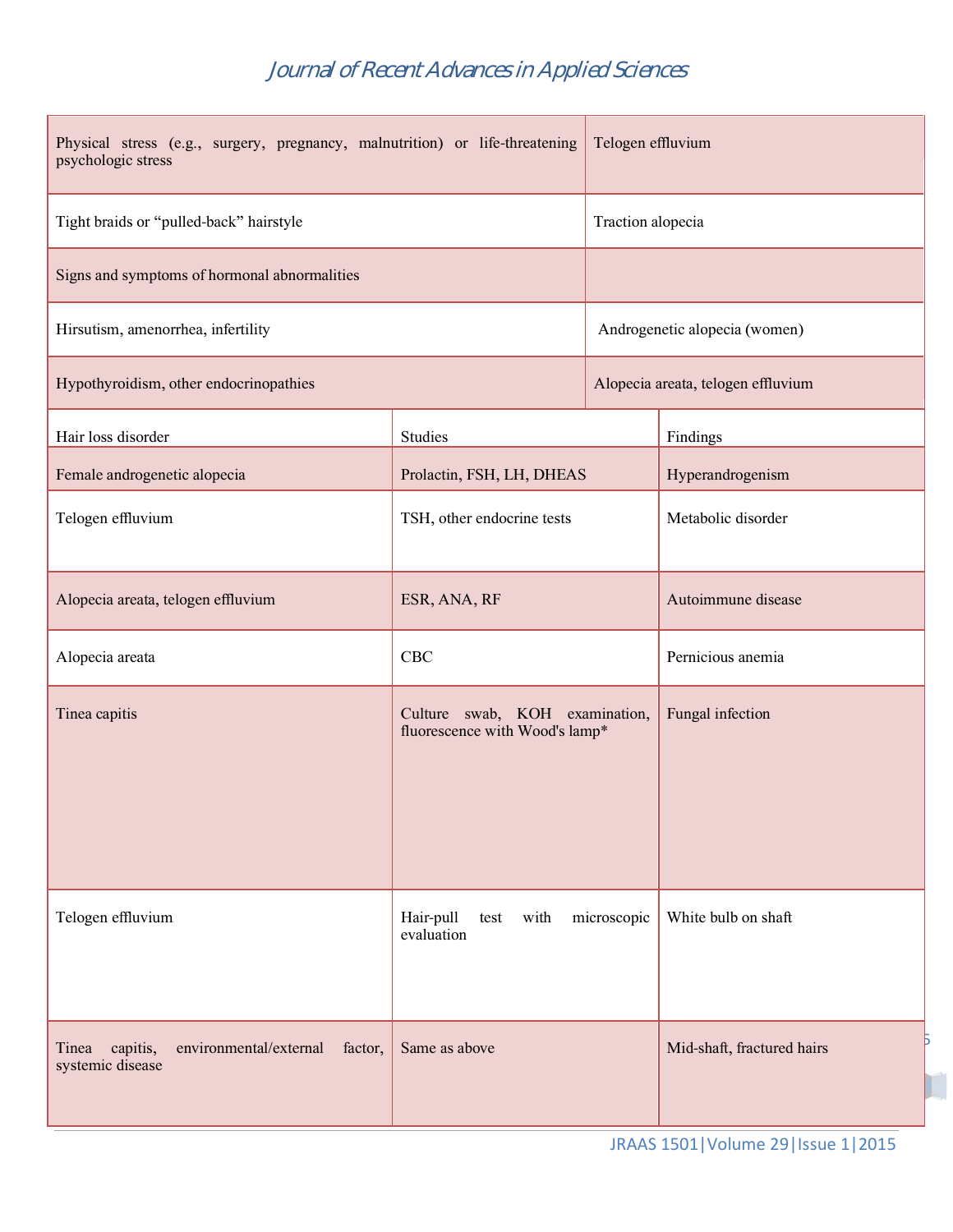| alopecia<br>areata, alopecia<br>totalis,<br>Alopecia<br>universalis           | Same as above   | Exclamation-point hairs         |
|-------------------------------------------------------------------------------|-----------------|---------------------------------|
| Telogen effluvium                                                             | Hair-pluck test | Increased telogen: anagen ratio |
| Unclear etiology, mixed signs/ symptoms, failure<br>to improve with treatment | Scalp biopsy    | Underlying pathology            |

### **MICROSCOPIC EXAMINATION OF HAIR ROOT AND THEIR INTERPETATION**

A normal catagen hair that has a green center both in the bulb and the stem of the hair. Green means good in the center part of the hair (FIGS-1-15)

The green stays in the bulb. The green should move up into the shaft. This hair will not grow properly until it is nourished. This is form of male pattern baldness. This hair has a proper forming bulb but the stem is not growing out of the head properly. This can cause the appearance of hair loss, thinning and weak brittle hair. (FIG-2) Shows what can happen as an effect of certain fad diets on the market. This hair is hampered by lack of protein. Lack of nutrition destroys the outline of the medulla, cortex and cuticle. This breaks downthe reproduction (FIG-3)

Fig 1



Fig 2



Fig 3

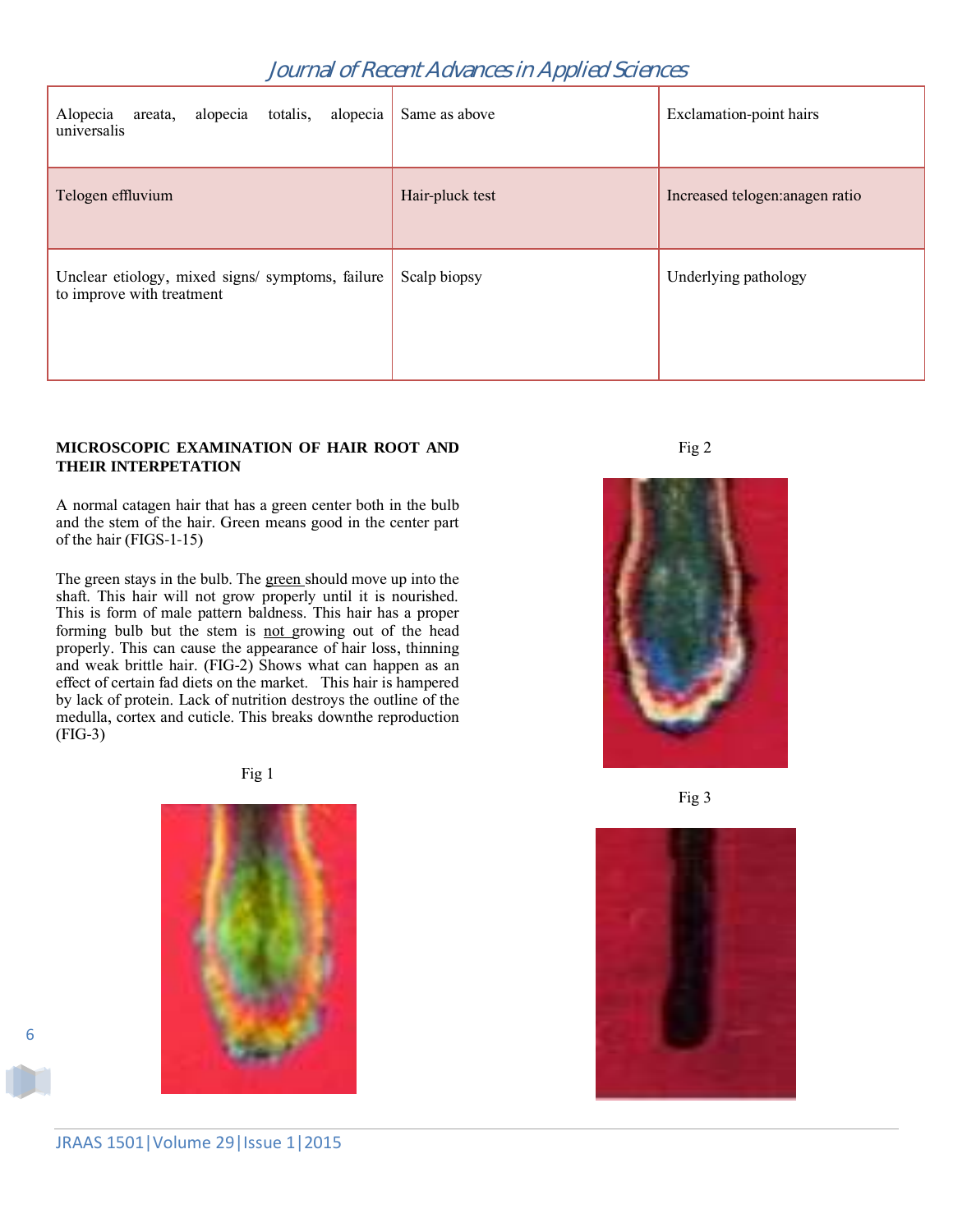Fig 4







Stress causes a hair bulb to shred. Heavy stress is evident in a microscopic analysis. Stress has become one of the top causes of hair loss (that we see) for women. The hair to the left is a physically stressed hair from chemotherapy but emotional stress has a similar (FIG-4)

Sebum can build up and plug a follicle. It can wrap around the bulb and affect the dermal papilla reproduction(FIG-5)







Fig 7





Fig 9



Fig 10

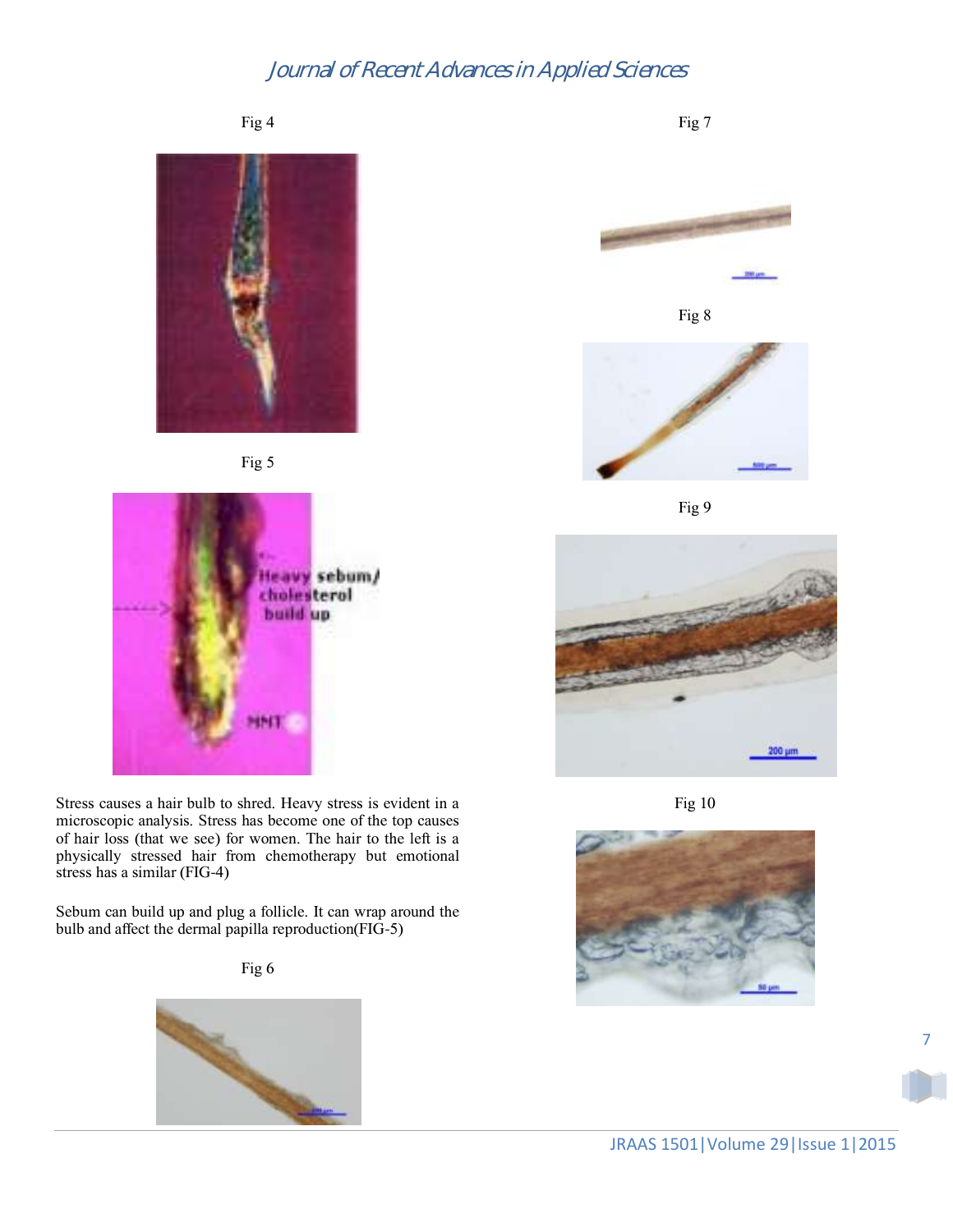Fig 11











Fig 14







**HAIR ROOT CULTURE SHOWED ISOLATION OF DIFFERENT FUNGI** 

Fig 16







Fig 18



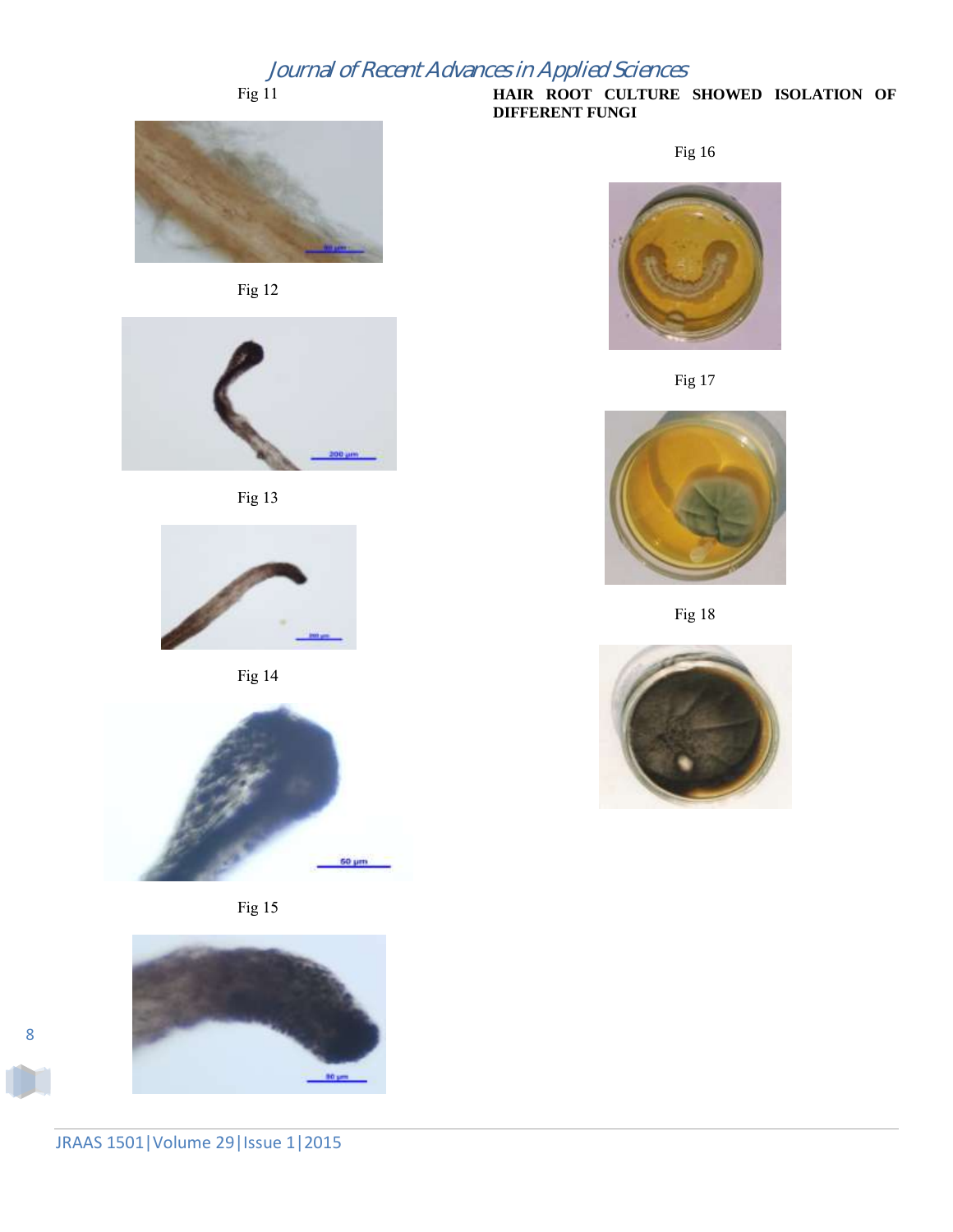

Candida Sp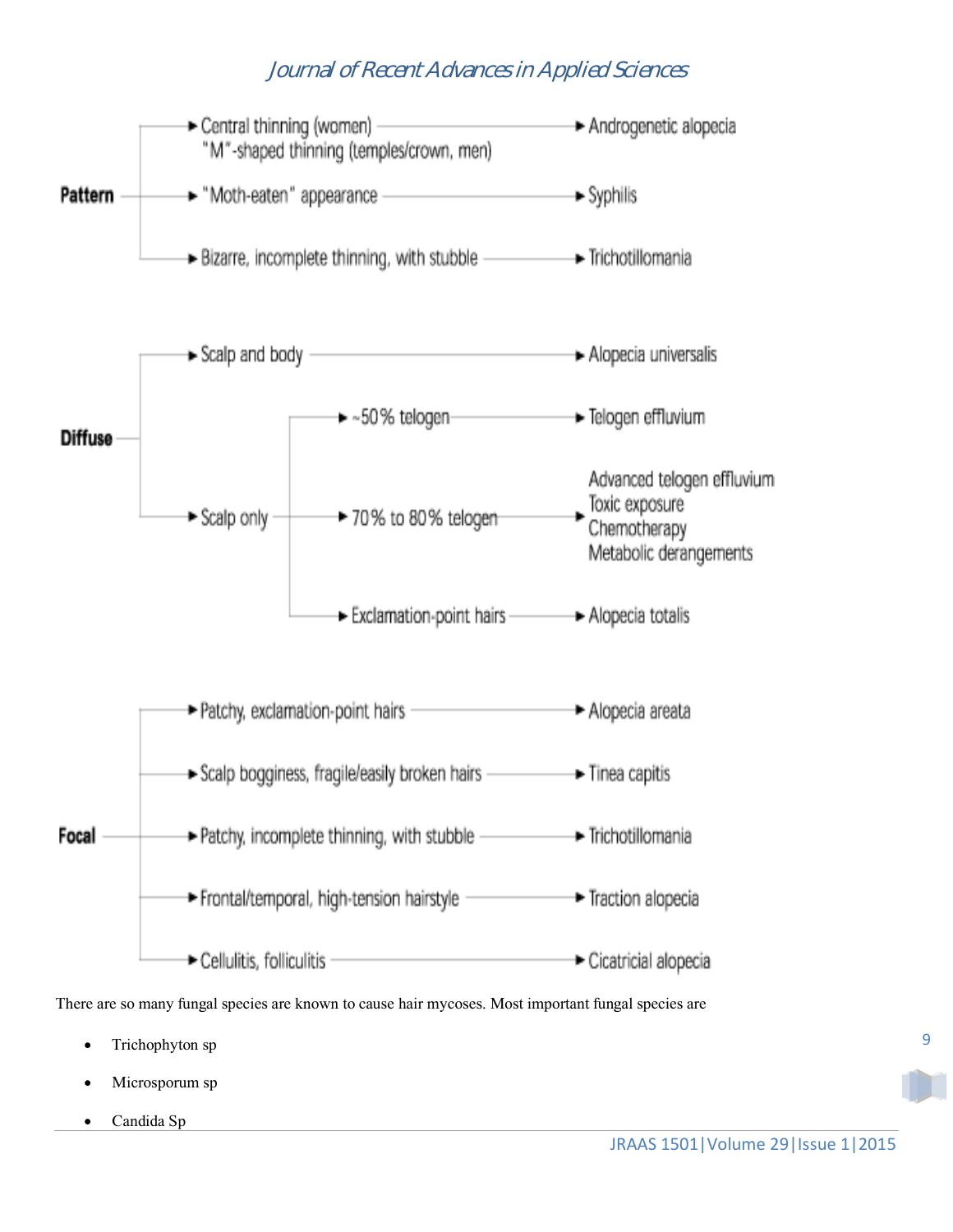Aspergillus sp

### **TREATMENT**

Treatment options for AGA focus on decreasing androgen activity. Minoxidil (Rogaine) and finasteride (Propecia) are the

solution (Rogaine Extra Strength) that should be used by men only. The mechanism of action by which minoxidil promotes hair growth is unknown, but it appears to act atthe level of the hair follicle. Minoxidil is an effective treatment for male and female AGA and is recommended as first-line treatment .

Minoxidil should be applied twice daily, and one year of use is recommended before assessing its efficacy. Women also may benefit from adjunctive treatments such as estrogen (hormone replacement or oral contraceptives) or spironolactone (Aldactone). In men, minoxidil may work better in areas with higher concentrations of miniaturized hairs, and its efficacy may be increased by the synergistic use of once-daily tretinoin (Retin-A) applied at separate times during the day Minoxidil does not work on completely bald areas and has relatively few side effects.

Finasteride inhibits 5**α**-reductase type 2, resulting in a significant decrease in dihydrotestosterone (DHT) levels. Studies have shown that, compared with placebo, 1 mg per day of finasteride slows hair loss and increases hair growth in men.Dosages as low as 0.2 mg per day result in decreased scalp and serum DHT levels in men, although the DHT levels may not correlate clinically with changes in hair loss.

Finasteride has relatively few side effects, and a dosage of 1 mg per day costs higher. Women who could be pregnant should not handle finasteride, because it may cause birth defects in a male fetus. Finasteride has not proved effective in the treatment of female AGA and is not approved for use in women. Continued use is required to maintain benefits.

Spironolactone, an aldosterone antagonist with antiandrogenic effects, works well as a treatment for hirsutism and may slow hair loss in women with AGA, but it does not stimulate hair regrowth. Estrogen may help to maintain hair status in women with AGA, but it also does not help with regrowth. Few controlled studies have examined the many non–FDAapproved hair growth agents such as cyproterone acetate, progesterone, cimetidine (Tagamet), and multiple nonprescription and herbal products. In all forms of alopecia, hairpieces and surgical transplants can produce satisfactory results but are expensive.

### **A NEWLY RESEARCHED HOMEOPATHIC TREATMENT –PRELIMINARY REPORT**

Recently Dr. A. K. Srivastava along with Dr. S. C. Srivastava a Homeopathic Physician at center has developed a Homeopathic formulation named as "HAIR LOSS" which are highly useful to

only medications approved allover the world for treatmen[t.](http://www.aafp.org/afp/2003/0701/p93.html#afp20030701p93-b6) Minoxidil is available without a prescription as a 2-percent topical solution that can be used by both men and women and as a 5-percent

control diseases of hair and scalp including DIFFUUSSED AND PATCHY HAIR LOSS, DANDRUFF AND ITCHING**.**

The Homeopathic Treatment "HAIR LOSS" are completely safe nontoxic and highly economical



### **BRIEF SYNOPSIS OF CASES TREATED**

### **Case 1: (Reg. A-3)**

A 18 year old male suffered from hair loss slowly with excessive sebum release and heavy stress of carrier. The patient cured within six month with homoeopathic drugs.

### **CASE-2 (MHCDR REG.NO-A-604)**

A 12 year old boy contacted for homeopathic treatment for dry scaly infection with severe itching on scalp Patient was suffering from two years. He was treated with antifungal drugs- Gris OD for thee months and improved upto 80 percent but recurrence was noted as medicine was withdrawn. Patient was suspected for fungal infection and scrapings from scalp was observed in KOH mount ,direct culture. Culture yielded pure colony of Microsporom gypsum and disease is considered as Tenia Capities. Patient was well treated with Nat. mur 30, IM, Petroleum 30 Teleurium 30 and Mezerium 30 . No recurrence of infection is claimed. After completing treatment scrapping was negative forfungal infection

### **CASE-3** *(***MHCDR REGISTRATION NO**.**K-32)**

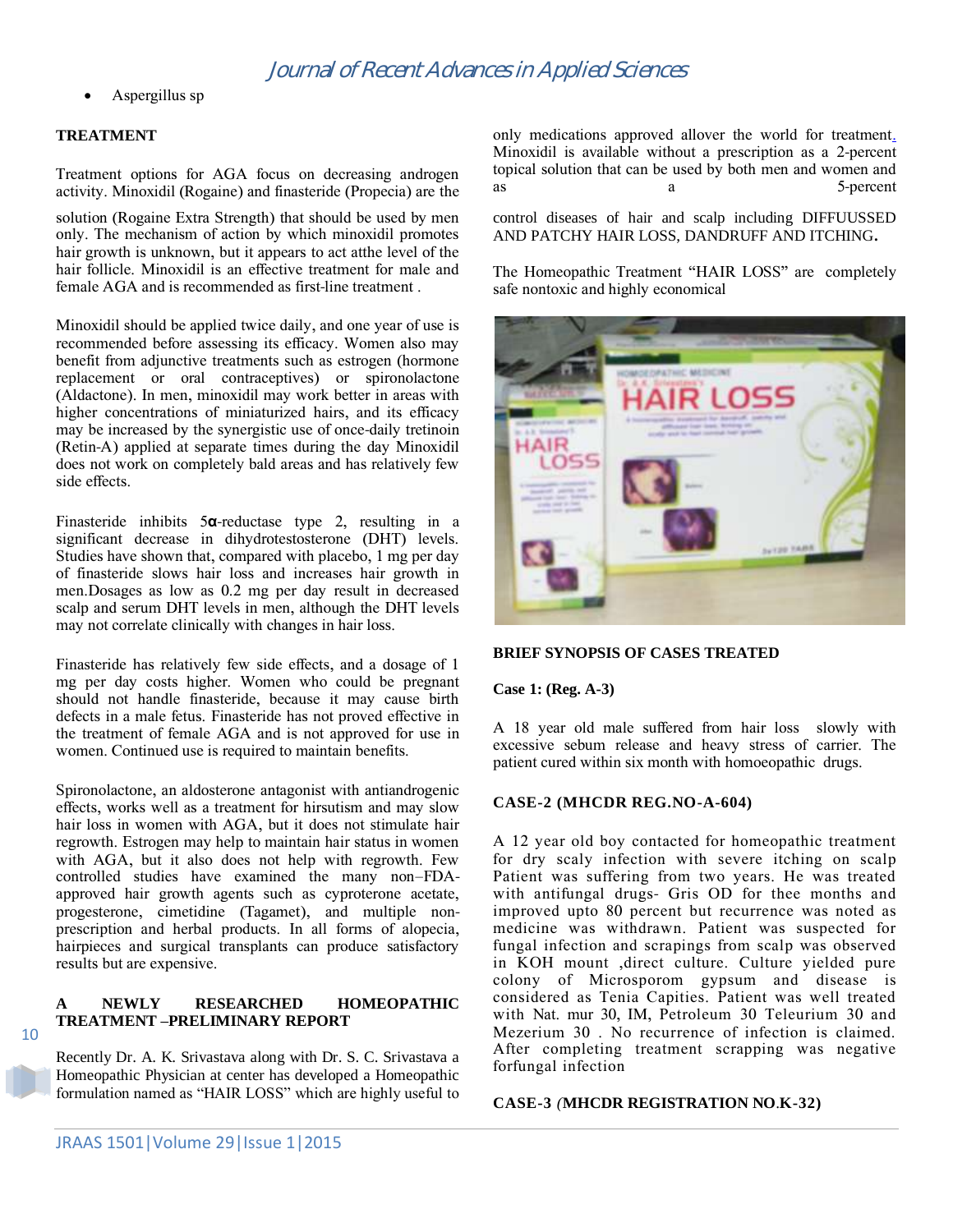A 28 year male observed patchy hair loss from mustache and barbae area since four month with intense itching . Patient applied some natural extracts or medicine obtained from local practicner but no any relief was noted, and patient is referred to MHCDR for homeopathic Treatment. In MHCDR diagnosis was confirmed as tenia capities and the causal agent isolated was identified as *Microsporum gypseum* . Serological test of diluted culture filtrate of



POST- TREATMENT





POST-TREATMENT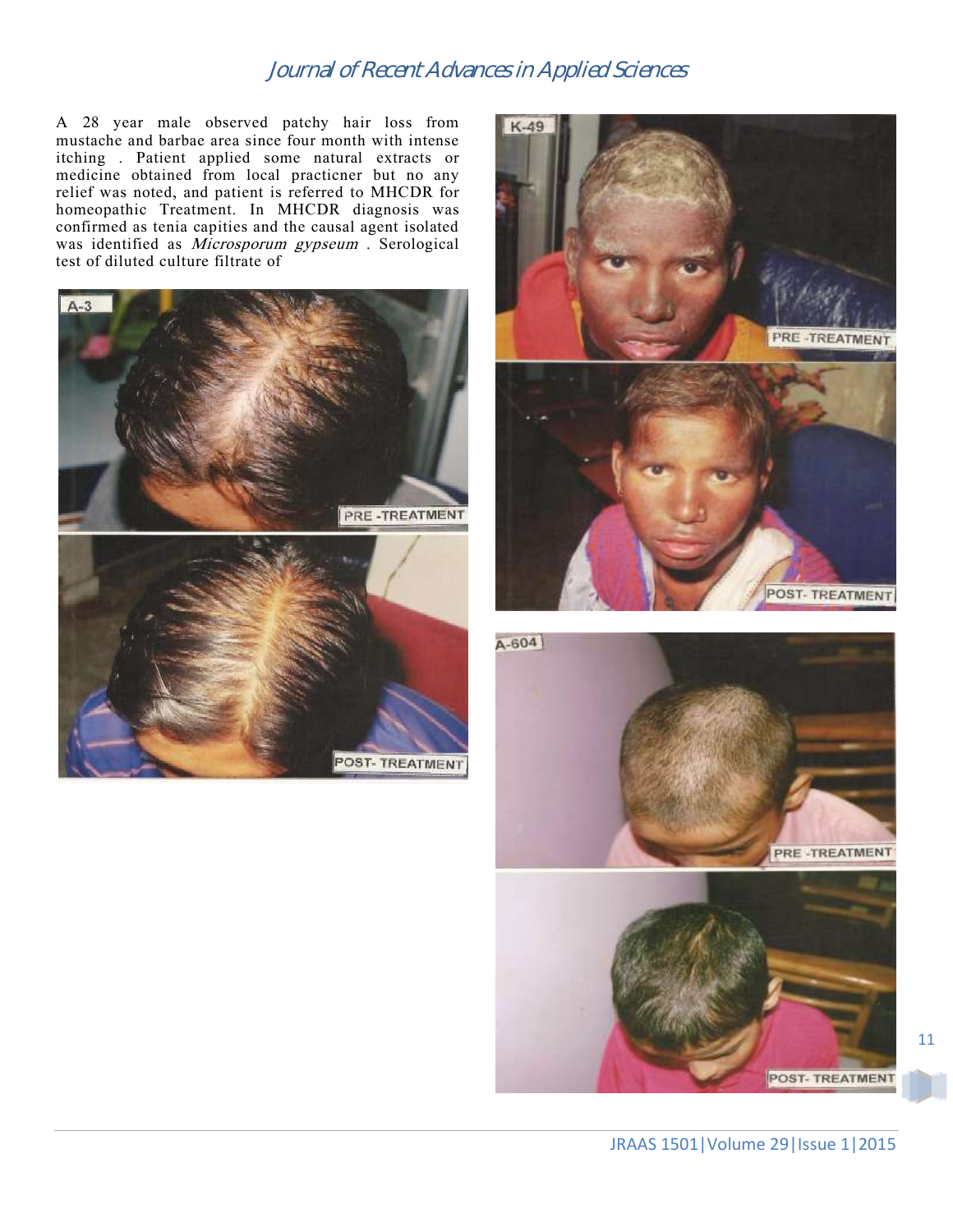



K-79



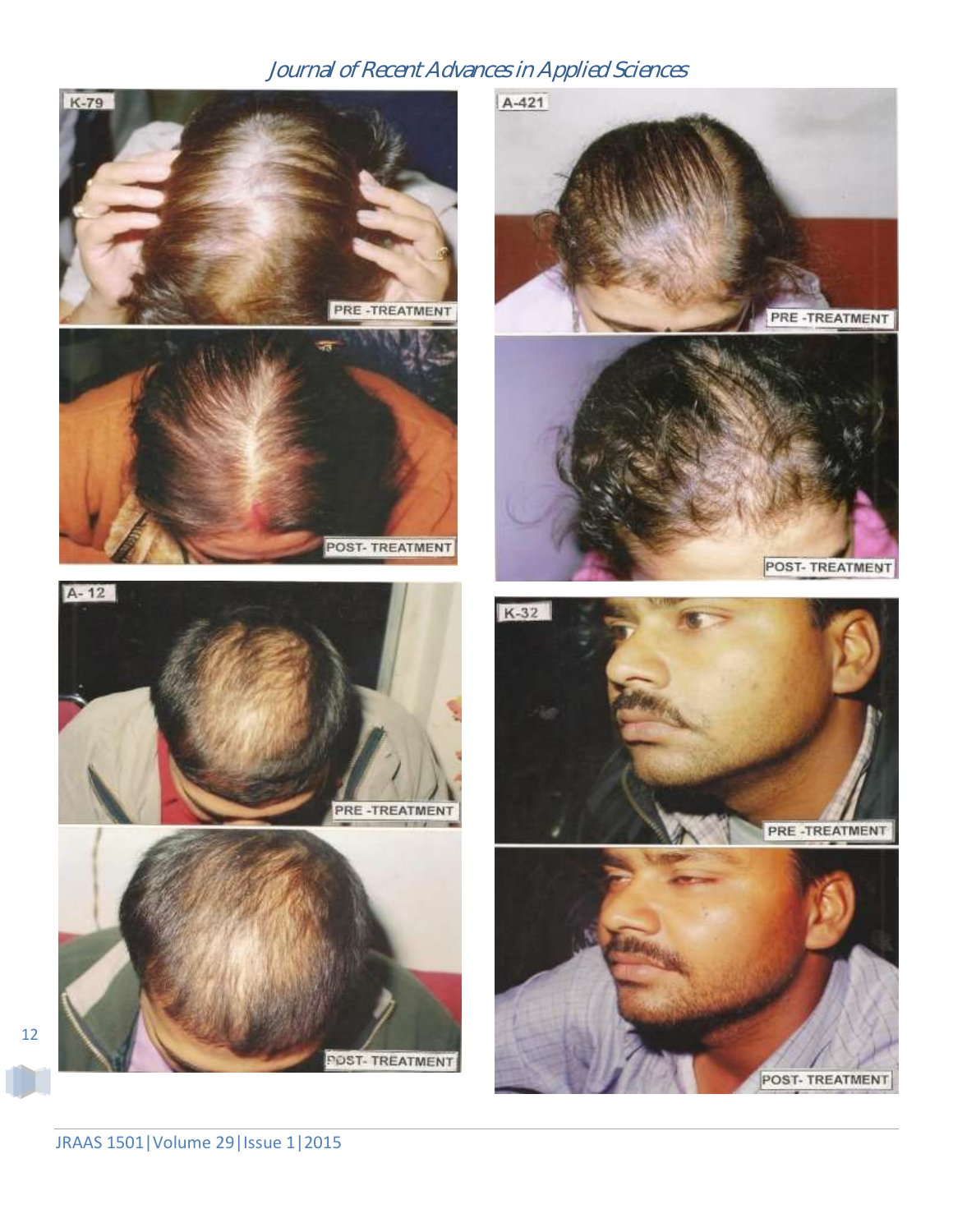







fungus was positive. Patient was well treated with homeopathic drugs *Nat. mur 30, IM,* Petroleum 30 Teleurium 30 and Mezerium 30 . No recurrence of infection is claimed. After completing treatment scrapping was negative for fungal infection

### **CASE 4`(K-79)**

A 37 year old working female contacted. MHCDR for the treatment of heavy hair loss from scalp since past two years. Scalp was visible with such hair loss, She was also suffering from Leucoderma of skin however there was no any significant complaints related to hair otherwise she is normal .Her hair was culture for isolation of fungus and yielded Microsporum Sp. Patient was well treated with homeopathic medicine. And no recurrence was reported till publication

### **CASE5(K-49)**

A 19 year old female have got registered from Sultan pur for her treatment in MHCDR .She was heavely infected total scalp, eyebrows and even face since six moths. She was under treatment of antibiotics but no any respose was received. Root culture and koh mount showed presence of Aspergillus flavus. She was well treated by homeopathic drugs i.e. hair loss

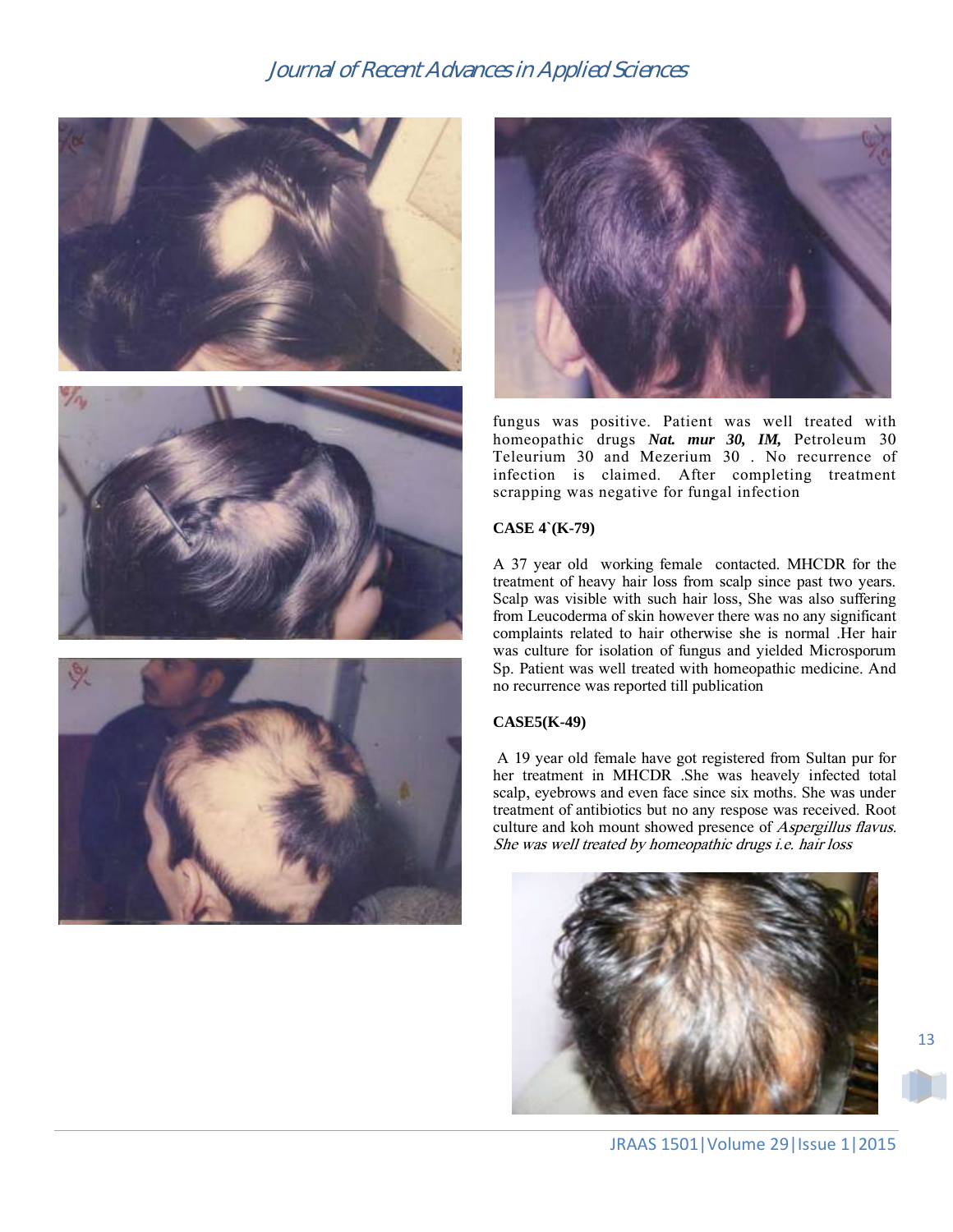

#### **Case 6: (Reg. S-199)**

A 14 year old female noticed patchy hair loss with dandruff and itching. The patient is cured within 4 months with homoeopathic drugs.

### **Case 7: Reg. A-101)**

A 41 year old male patient suffered from Hadgken disease (Cancer) and received Chemotherapy and lost full hair from scalp and all over body but reoccurrence of hair could not takes place up-to 6 years. As patient received hair loss treatment full growth of hair was noted within 9 months with homoeopathic treatment

### **Case 8: (Reg. R-86)**

A 25 years old female patient noticed hair loss upto 200 hair/ day in the pattern of Andogenic Alopicea. There patient was treated for hair loss and re-growth. After 6 months of treatment 60 percent of re-growth hair was achieved with homoeopathic treatment.

### **Case 9: (Reg. A-12)**

A 30 years old male started hair loss typically in female pattern due to imbalance of sex hormone. Patient was treated with hair loss treatment within 6 months with homoeopathic drugs

#### **CASE-10**

14

A 32 year male complaints diffuse hair loss withdandruff and itching On the examination of hair koh mount and root culture hair was found infected with microsporum sp patient was the fully trated with antifungal homeopathic drugs at mhcdr fully trated with antifungal homeopathic drugs at mhcdr

### **HOW TO PREVENT HAIR LOSS**

Each year, considerable amount of one's income is spended on hair-care products and treatments. Unfortunately, some of these efforts are too rough or done frequently. The result is hair damage rather hair care. Damaged hair stays damaged until it grows out and is cut off. This can take many months, because your hair grows only about 1/2 inch each month.

Choose shampoo and conditioner that is right for you Hair gets dirty when sebum, an oily substance secreted by the skin's sebaceous glands, coats the shaft. Dead skin cells and airborne dirt stick to the sebum. A "good" shampoo leaves hair manageable, easy-to-comb and glossy. Most modern shampoos are synthetic detergents called surfactant -- replacements for the older types that dulled hair by depositing a scum on its surface. Surfactant molecules surround a tiny glob of oil, forming a package called a "micelle." Rinse water carries the micelle away. Coloring, perming, combing, teasing and shampooing can break the cuticle's long protein chains. The cuticle gets shaggy, and hair becomes rough. Static, due to combing, can develop.

Most modern conditioners contain cationic quaternary ammonium compounds that provide a positive charge which reduces static and makes hair less "fly-away" and more manageable. Some products, particularly those containing benzalkonium chloride as the active ingredient, are good conditioners. Those with added polymers, collagen, balsam, silicones or resins that bond with and coat the hair shaft, may provide a protective film, smooth out the cuticle, reducing snarls and tangles. Conditioners that give "extra body" may contain waxes that, when dry, make it look fuller, some contain oil/fats (e.g., lanolin, mineral) to smooth hair, and a few have humectants that supposedly hold in water content. Price and exotic ingredients bear little or no relation to efficacy.

Quaternary ammonium compounds in conditioners have a tadpole-shaped molecule that is attracted to a damaged site on the cuticle. When many such molecules attach to hair, they make it slippery and easy to comb.

Protein shampoos do not penetrate your hair, but they do coat it, giving your hair more bulk. A protein shampoo acts as a shampoo and conditioner in one. These products lubricate your hair between washings and help minimize damage from brushing or combing. Those containing protein ingredients may also thicken your hair temporarily. use shampoos tailored to your hair type--oily, dry or normal. Permanent - waved, straightened, or dye hair needs low pH shampoos. Excessive flaking may require dandruff shampoos

Choosing the right conditioner or shampoo for your hair can be a matter of trial and error. Some products may make your hair limp, while others may even dull it with a film. Choose two different brands of shampoo and conditioner that are right for you, alternate use will give the best result.